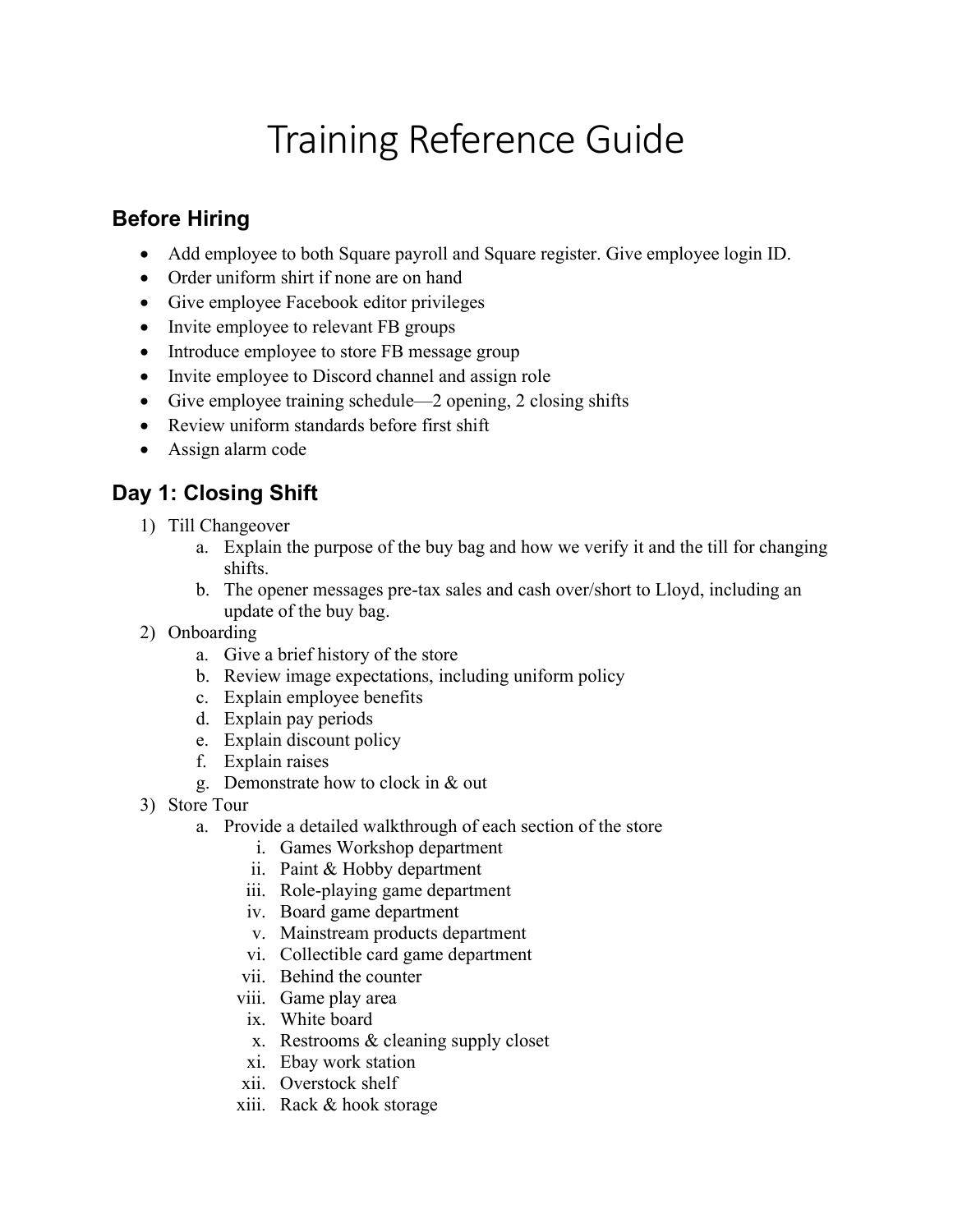- xiv. Back room & long-term storage
- xv. During the tour, be sure to point out the most popular products from each category and when they're played.
- 4) Inventory
	- a. Explain inventory duties
	- b. Explain methodology
- 5) Point of sale system
	- a. Demonstrate how to ring up a sale
	- b. Demonstrate how to process electronic payment
	- c. Demonstrate how to start or settle a customer tab
	- d. Demonstrate how to use TapMango
	- e. Demonstrate how to sell a gift card
	- f. Return/exchange policy
- 6) Task of the day. Go over the task of the day. Things like sorting cards, making repacks, making displays, updating the calendar, and so on.
- 7) Closing procedure.
	- a. Point out the closing checklist.
	- b. Explain each closing chore and how to do them.
	- c. Review alarm procedures.

### Day 2: Opening Shift

- 1) Opening procedure. Explain the alarm again and go over opening chores and duties.
- 2) Store Tour
	- a. Ask the trainee to give you a tour of the store.
	- b. Make corrections and suggestions
- 3) Store services
	- a. TapMango
	- b. GM Incentives
	- c. Customer tabs
		- i. Collect IDs when opening a tab
		- ii. No tabs open past the end of the day
	- d. Special Orders and Preorders
		- i. Show use of the form
		- ii. Discuss special orders when receiving
		- iii. Show where special orders that have arrived are stored
		- iv. Show form for attaching to special orders
	- e. Lockers
	- f. Reserving Tables
		- i. Table priority: store event, regular event, open play
		- ii. Show employee where the reserved signs are kept and how to use them
	- g. Painting Station
		- i. Cleaning schedule
	- h. Game Library
	- i. Game Introductions
	- j. Leagues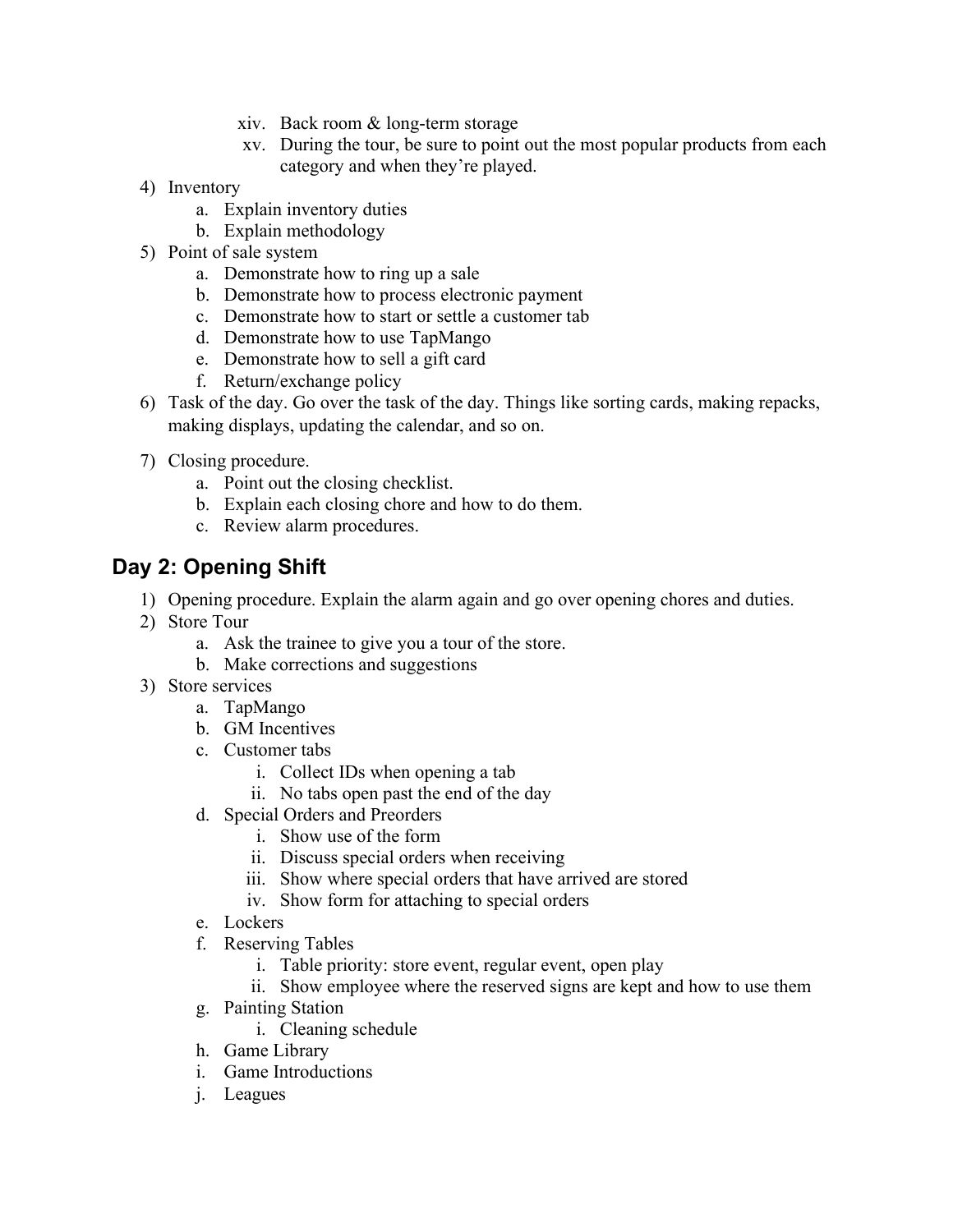- k. Play Area
- 4) Receiving
	- a. Confirm the order
	- b. Create new items as needed
		- i. Pricing policies
		- ii. Categorizing
		- iii. Completely fill out form
	- c. Enter order into POS
	- d. Make sure dollar amount on receiving voucher matches statement
	- e. Process order
	- f. Pull special orders and call
	- g. Stamp with price tags
	- h. Merchandising
- 5) Customer Interaction
	- a. Teach good greetings and when to greet customers
	- b. Use open-ended questions
	- c. Appropriate language
		- i. Avoid politics/religion
		- ii. Avoid industry jargon
		- iii. No trash-talking anyone
		- iv. Employee and customer privacy
- 6) Recurring tasks & downtime task priorities
- 7) Social Media
	- a. Show how to access each medium
	- b. Posting schedule
	- c. Suitable content
	- d. Professional language and presentation
	- e. Verify news before sharing it
- 8) Till Changeover
	- a. Review the shift change procedure from the opener's point of view

#### Day 3: Closing Shift

- 1) Till Changeover
- 2) WPN
	- a. Demonstrate use
	- b. When to use it
- 3) Demo games
	- a. The front demo table
	- b. Good demo procedures
	- c. Teach how to demo the current game
	- d. Demo Magic
	- e. Demo 40k
- 4) Buying used games
	- a. Explain what we buy
	- b. Demonstrate POS process